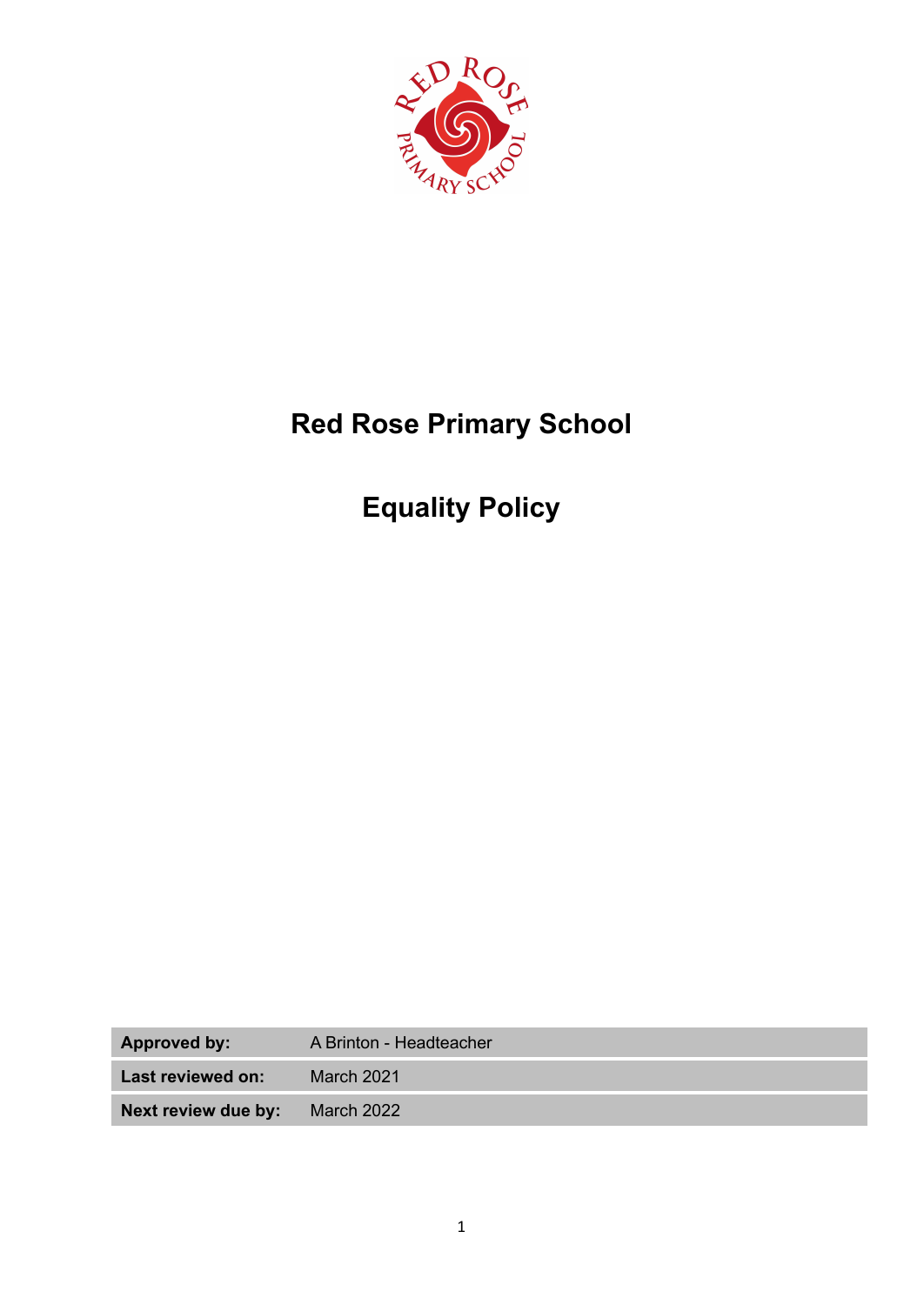

# *Introductory notes*

The Equality Act 2010 was introduced fully in April 2011 and there is no longer a requirement that schools should draw up and publish equality schemes or policies. However, it is still good practice for a school to make a statement about the principles according to which it assesses the impact on equality of its policies and practices, and according to which it establishes specific objectives.

We must under the general duty of public sector equality duty, in the exercise of our functions, have due regard to the need to:

- $\triangleright$  Eliminate discrimination, harassment, victimisation and any other conduct that is prohibited under the Act.
- $\triangleright$  Advance equality of opportunity between persons who share a relevant protected characteristic and persons who do not share it;
- $\triangleright$  Foster good relations between persons who share a relevant protected characteristic and persons who do not share it.

This will apply to all pupils, staff and others using the facilities. We will give relevant and proportionate consideration to the public sector equality duty.

The protected characteristics for the schools provisions are:

- Disability
- Gender reassignment
- Pregnancy and maternity
- Race
- Religion or belief
- Sex
- Sexual orientation
- Age (only applicable to staff, not pupils)
- Marriage and Civil Partnerships (only applicable to staff, not pupils)

Age and marriage and civil partnership are NOT protected characteristics for the schools provisions for pupils.

We will have **due regard** to advancing equality of opportunity including making serious consideration of the need to

- remove or minimise disadvantages suffered by persons who share a relevant protected characteristic that are connected to that characteristic;
- take steps to meet the needs of persons who share a protected characteristic that are different from the needs of persons who do not share it;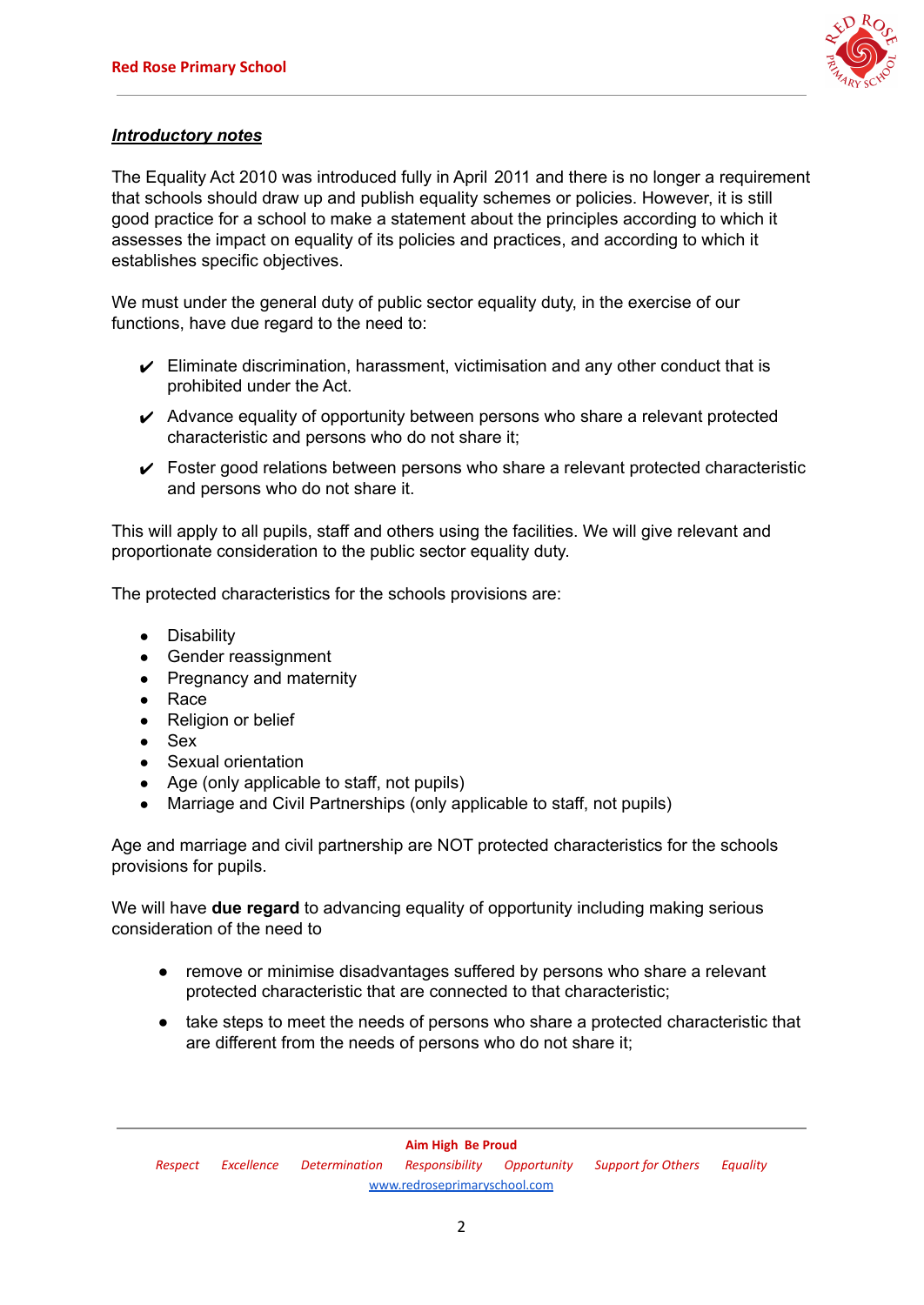

encourage persons who share a relevant protected characteristic to participate in public life or in any activity in which participation by such persons is disproportionately low.

We will take into account the six Brown principles of 'due regard'

- **● awareness –** all staff know and understand what the law requires
- **● timeliness** implications considered before they are implemented
- **● rigour –** open-minded and rigorous analysis, including parent/pupil voice
- **● non-delegation –** the PSED cannot be delegated
- **● continuous –** ongoing all academic year
- **● record-keeping –** keep notes and records of decisions & meetings

We welcome the opportunity to be transparent and accountable. To this end we fulfil the specific duties of the Act by:

- $\boldsymbol{\nu}$  publishing our equality information
- $\boldsymbol{\nu}$  publishing our equality objectives

We aim to make the information accessible, easy to read and easy to find.

#### *Legal framework*

We welcome our duties under the Equality Act 2010 to eliminate discrimination, advance equality of opportunity and foster good relations in relation to age (as appropriate), disability, gender reassignment, marriage and civil partnership, pregnancy and maternity, race, religion or belief, sex and sexual orientation.

We welcome our duty under the Education and Inspections Act 2006 to promote community cohesion.

We recognise these duties are essential to reflect international human rights standards as expressed in the UN Convention on the Rights of the Child, the UN Convention on the Rights of People with Disabilities, and the Human Rights Act 1998 and the Public Sector Equality Duties 2010.

#### *Guiding principles*

In fulfilling the legal obligations cited above, we are guided by nine principles:

#### **Principle 1: All learners are of equal value.**

We see all learners and potential learners, and their parents and carers, as of equal value.

#### **Principle 2: We recognise and respect difference.**

Treating people equally (Principle 1 above) does not necessarily involve treating them all the same. Our policies, procedures and activities must not discriminate but must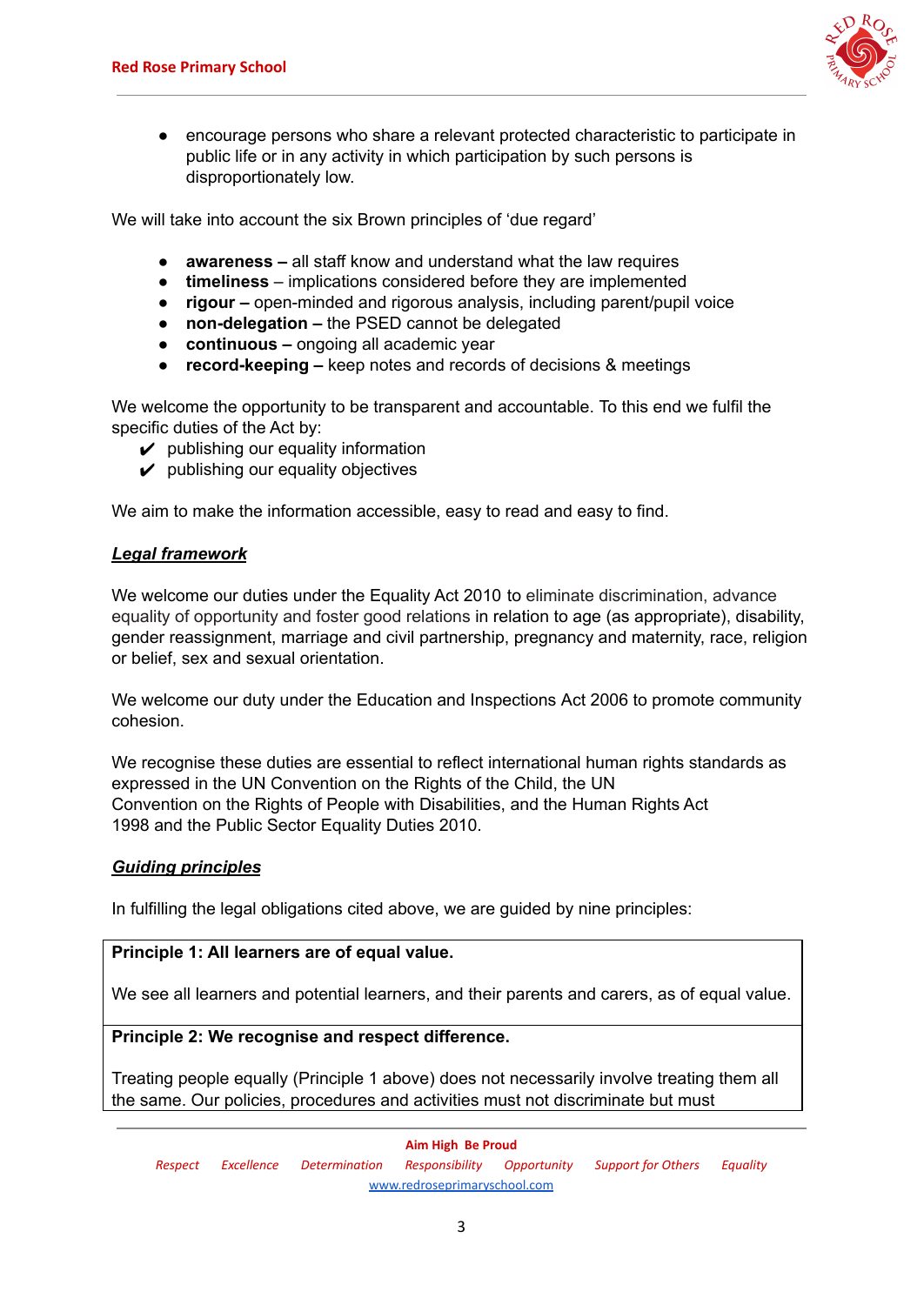

nevertheless take account of differences of life-experience, outlook and background, and in the kinds of barrier and disadvantage which people may face.

\*There are some areas where a school with a religious character can make exceptions on some certain prescribed grounds. These are discussed at the end of the document.

## **Principle 3: We foster positive attitudes and relationships, and a shared sense of cohesion and belonging.**

We intend that our policies, procedures and activities should promote:

- positive attitudes towards disabled people, good relations between disabled and non-disabled people, and an absence of harassment of disabled people
- positive interaction, good relations and dialogue between groups and communities different from each other in terms of ethnicity, culture, religious affiliation, national origin or national status, and an absence of prejudice-related bullying and incidents
- mutual respect and good relations between boys and girls, and women and men, and an absence of sexual, homophobic and transphobic harassment.
- positive attitudes and understanding of those women pregnant or during maternity.

# **Principle 4: We observe good equalities practice in staff recruitment, retention and development**

We ensure that policies and procedures should benefit all employees and potential employees, for example in recruitment and promotion, and in continuing professional development.

\*There are some areas where a school with a religious character can make exceptions on some certain prescribed grounds. These are discussed at the end of the document.

#### **Principle 5: We aim to reduce and remove inequalities and barriers that already exist**

In addition to avoiding or minimising possible negative impacts of our policies, we take opportunities to maximise positive impacts by reducing and removing inequalities and barriers that may already exist.

#### **Principle 6: We consult and involve widely**

People affected by a policy or activity should be consulted and involved in the design of new policies, and in the review of existing ones. We consult and involve all sectors of the school community.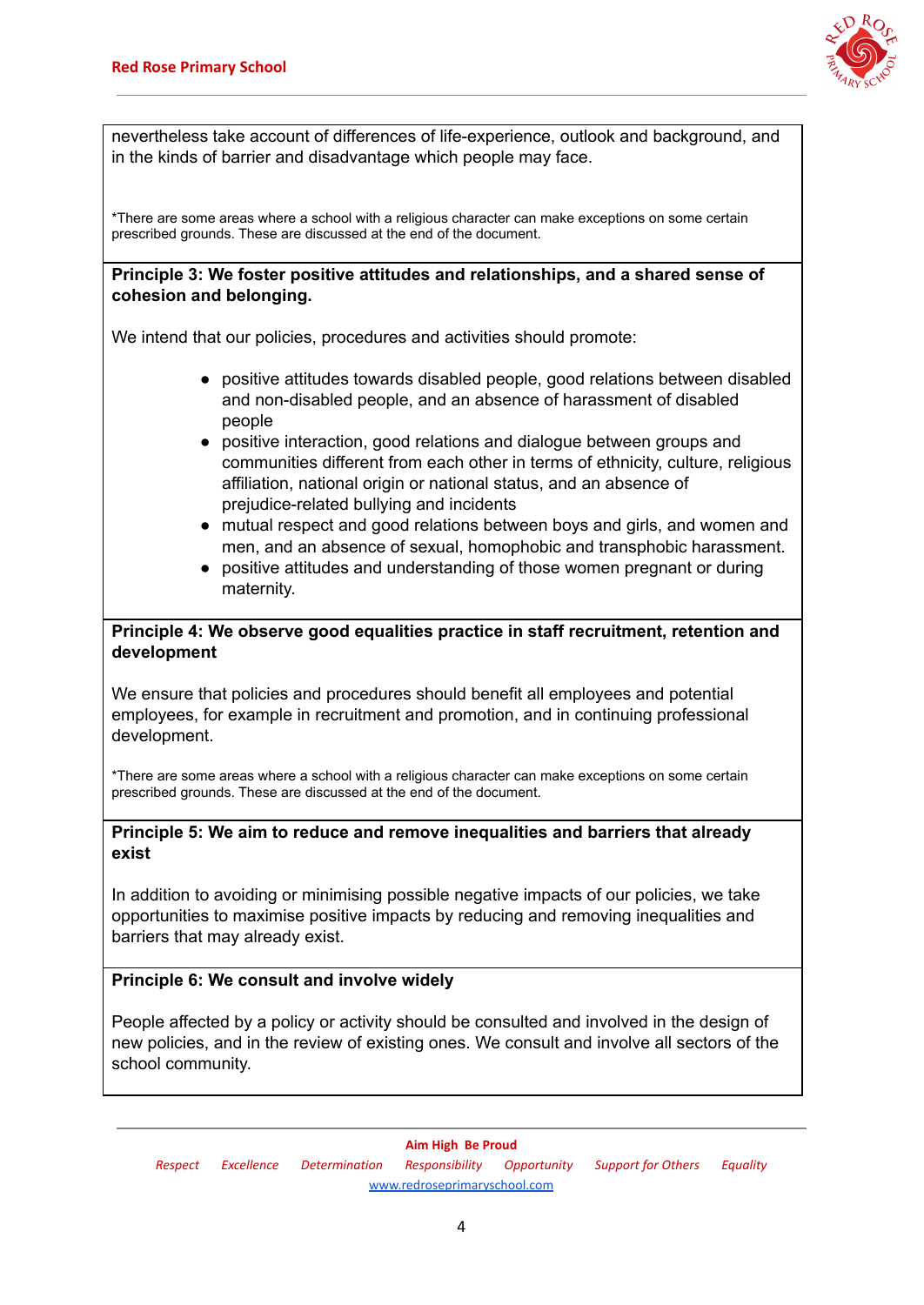

# **Principle 7: Society as a whole should benefit**

We intend that our policies and activities should benefit society as a whole, both locally and nationally, by fostering greater social cohesion, and greater participation in public life.

## **Principle 8: We base our practices on sound evidence**

We maintain and publish quantitative and qualitative information about our progress towards greater equality.

#### **Principle 9: Objectives**

Every four years we formulate and publish specific and measurable objectives, based on the evidence we have collected and published. The objectives which we identify take into account national and local priorities and issues, as appropriate. We keep our equality objectives under review and report annually on progress towards achieving them.

#### *The curriculum*

We keep each curriculum subject or area under review in order to ensure that teaching and learning reflect the nine guiding principles.

# *Ethos and organisation*

We ensure the guiding principles apply to the full range of our policies and practices, including those that are concerned with:

- pupils' progress, attainment and achievement
- pupils' personal development, welfare and well-being
- teaching styles and strategies
- admissions and attendance \*
- staff recruitment, retention and professional development \*
- care, guidance and support
- behaviour, discipline and exclusions
- working in partnership with parents, carers and guardians
- working with the wider community.

\*These items are discussed further at the end of the policy as there are exceptions for schools with a religious character.

#### *Addressing prejudice and prejudice-related bullying*

The school is opposed to all forms of prejudice which stand in the way of fulfilling the legal duties.

There is guidance in the staff handbook/behaviour policy on how prejudice-related incidents should be identified, assessed, recorded and dealt with.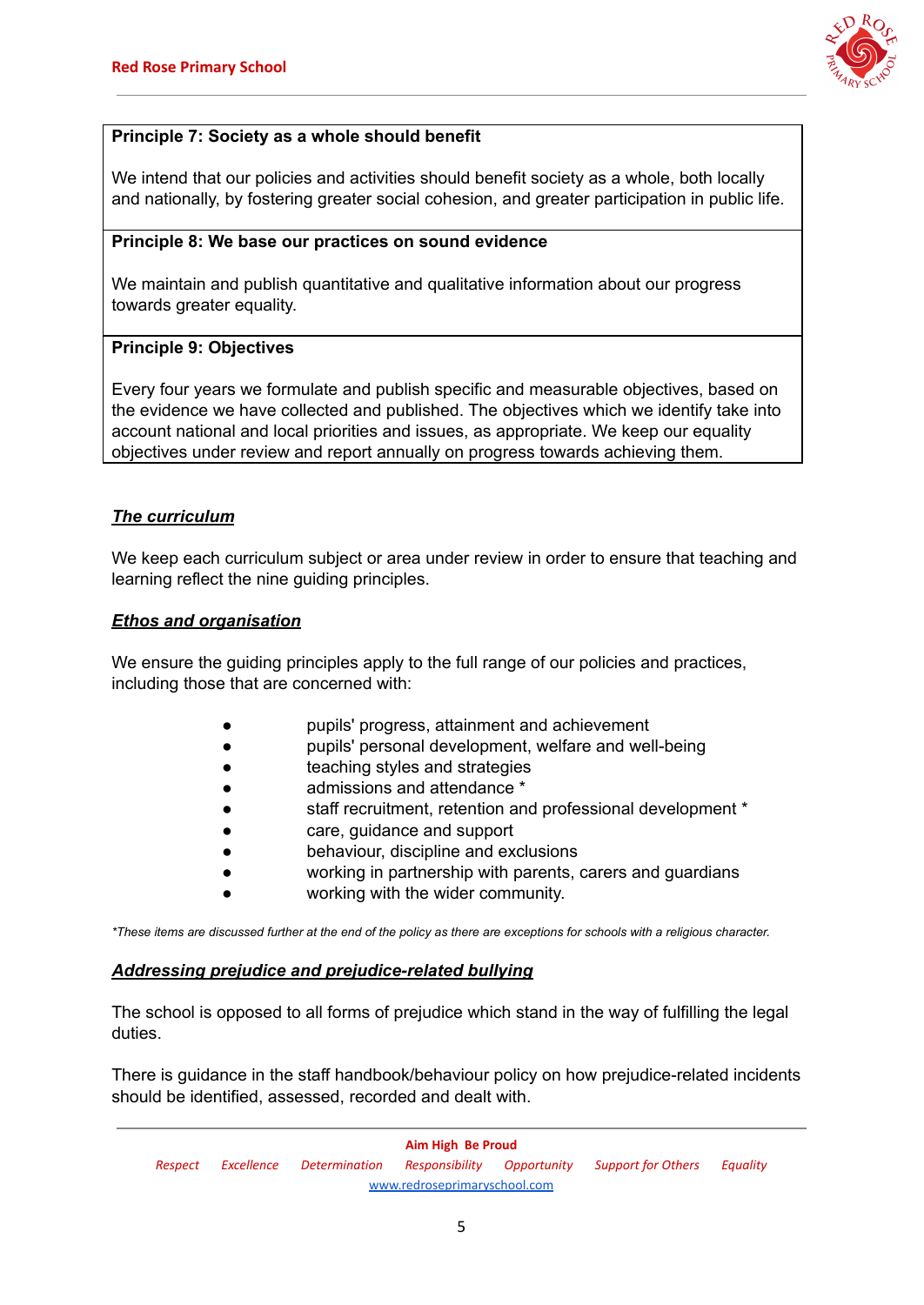

We take seriously the importance of recording the numbers, types and seriousness of prejudice-related incidents at our school and how they are dealt with. We also investigate potential patterns and trends of incidents.

#### *Roles and responsibilities*

The governing body is responsible for ensuring that the school complies with legislation, and that this policy and its related procedures and action plans are implemented. An identified member of the governing body has a supporting role regarding the implementation of this policy.

The headteacher is responsible for implementing the policy; for ensuring that all staff are aware of their responsibilities and are given appropriate training and support; and for taking appropriate action.

All staff are expected to:

- promote an inclusive and collaborative ethos in their classroom
- respond to prejudice-related incidents that may occur
- incorporate the principles of this policy into the curriculum
- keep up-to-date with equalities legislation relevant to their work.

#### *Information and resources*

We ensure that the content of this policy is known to all staff and governors and, as appropriate, to all pupils and their parents and carers.

All staff and governors are signposted towards a selection of resources which discuss and explain concepts of equality, diversity and community cohesion in appropriate detail.

#### *Religious observance*

We respect the religious beliefs and practice of all staff, pupils and parents, and aim to comply with reasonable requests relating to religious observance and practice.

#### *Staff development and training*

We ensure that all staff receive appropriate training and opportunities for professional development around equalities.

#### *Breaches of the policy*

Breaches of this policy will be dealt with in line with the schools disciplinary policy.

#### *Monitoring and evaluation*